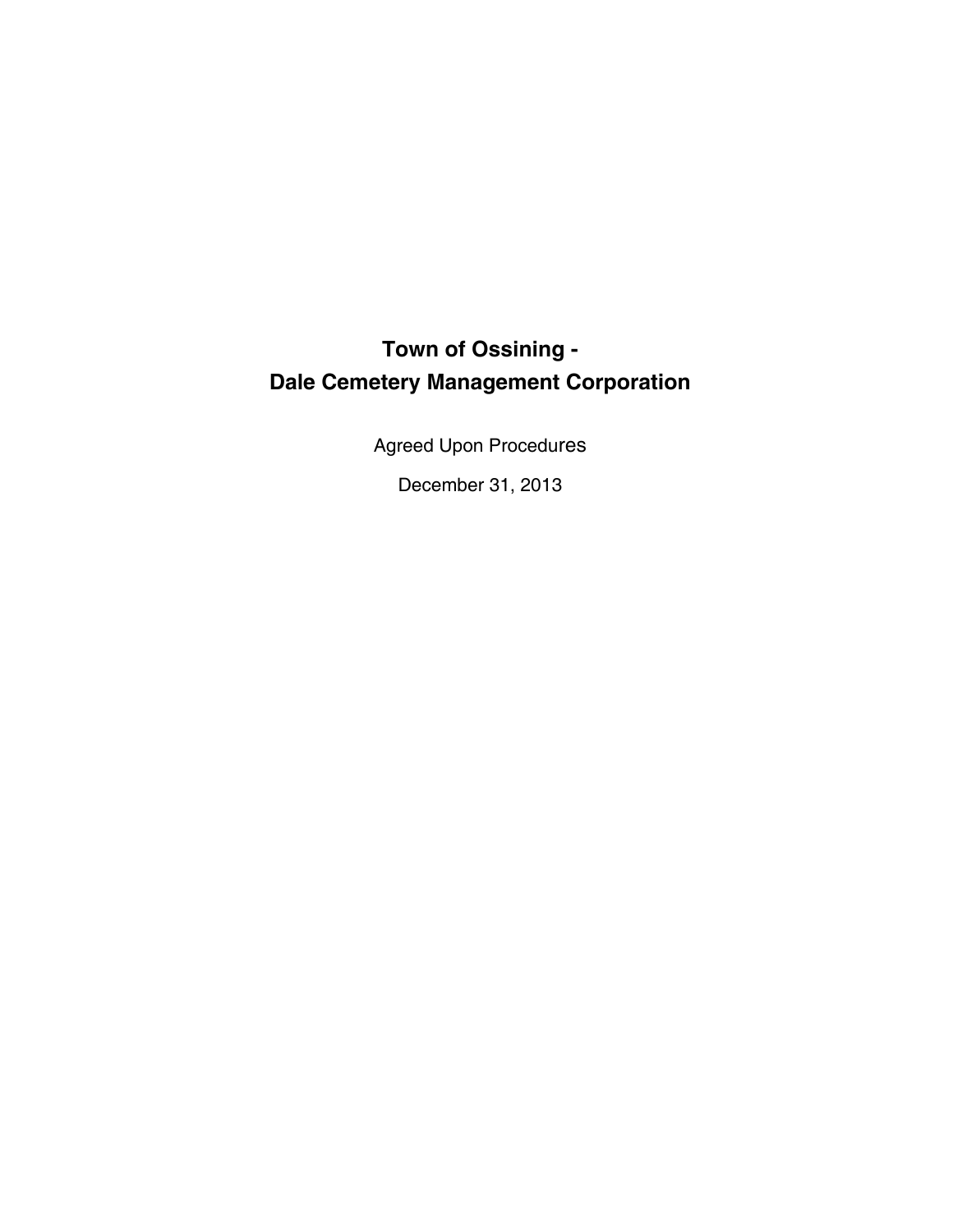

### **Independent Accountant's Report**

Susanne Donnelly, Town Supervisor Members of the Town Board Town of Ossining 16 Croton Ave Avenue Ossining, New York 10562

We have performed the procedures enumerated below, which were agreed to by the Town of Ossining (Town), solely to review the management agreement provisions and accounting records for Dale Cemetery Management Corporation (Dale Cemetery) for the year ended December 31, 2013. This agreed-upon procedures engagement was conducted in accordance with attestation standards established by the American Institute of Certified Public Accountants. The sufficiency of these procedures is solely the responsibility of those parties specified in this report. Consequently, we make no representation regarding the sufficiency of the procedures described below either for the purpose for which this report has been requested or for any other purpose.

The procedures that we were engaged to perform were as follows:

### **A. Dale Cemetery Management Corporation**

1. Select revenue invoices for one month every quarter and trace deposits made directly into the Town's bank account.

Our procedures included inspecting thirteen (13) invoices in total for 2013. Each invoice was traced to the Dale Cemetery record of Interments and compared to the Dale Cemetery price listing for each service described. The total deposit for each day selected was traced to the Town's bank statements and general ledger. We found no exceptions as a result of applying these procedures.

- 2. Compare each monthly bank statement for Dale Cemetery for 2013 for deposits other than management fees received from the Town. There were four (4) such deposits; two (2) were payroll tax refunds, as well as a workers' compensation refund and an office expense refund. We found no exceptions as a result of applying these procedures.
- 3. Sample the invoicing system or duplicated receipts book for one month every quarter to assure sequentially numbered invoices for the year ended December 31, 2013.

As a result of sampling thirteen (13) invoices, we observed that there were not any prenumbered invoices for Cemetery revenue. All invoices are manually handwritten and recorded by Barbara Hadjstylianos, who is in charge of the office. Barbara Hadjstylianos also collects the monies, records the deposits, and deposit these monies into the Town's bank account.

For the invoices reviewed we found no exceptions.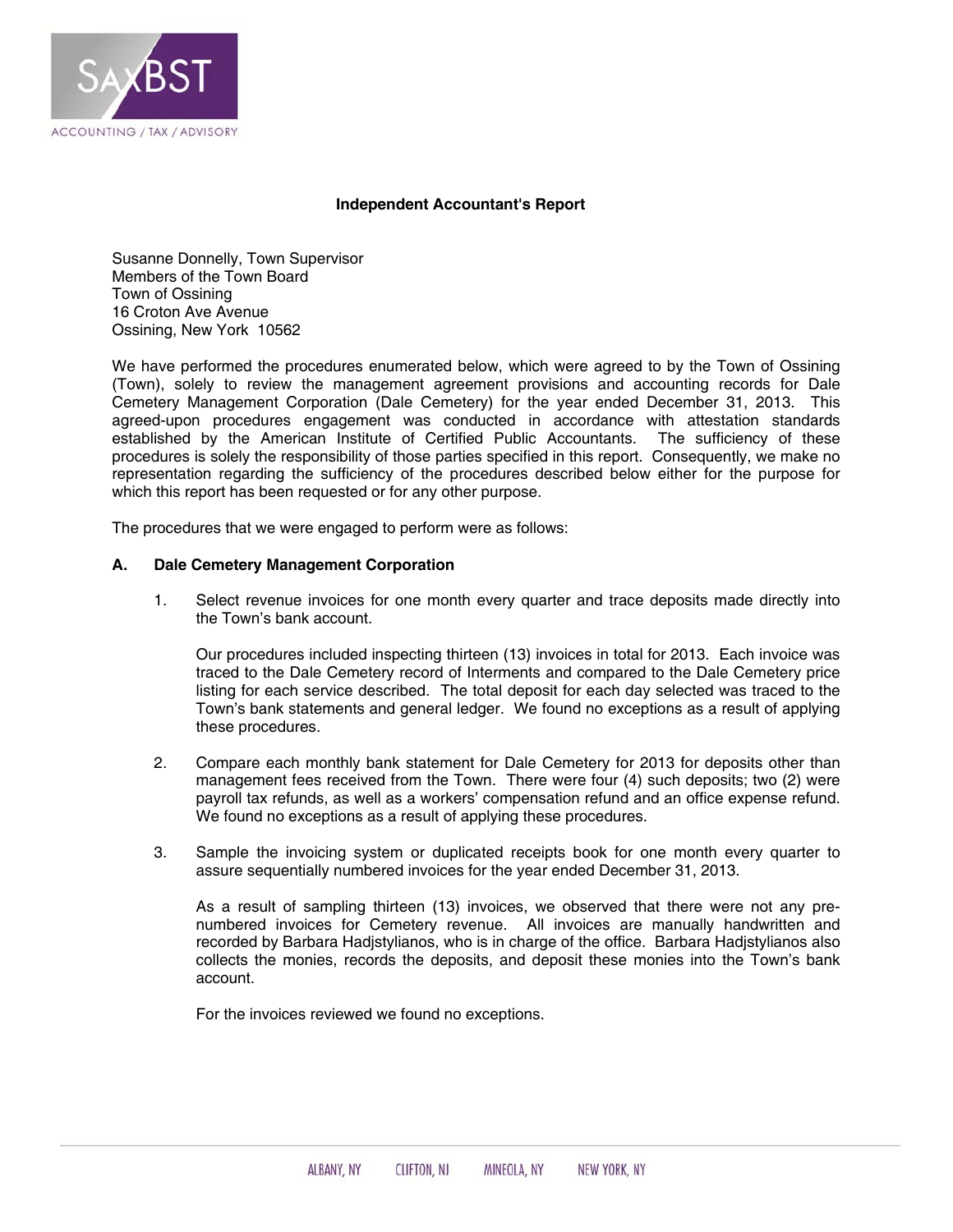4. Analyze the lease for the rental of the apartment space (Cottage).

The lease between Dale Cemetery and one of its employees for use of the Cottage space was for one year term from July 1, 2010 through June 30, 2011, for \$1,100 per month. This lease was signed by George Weeks for the Dale Cemetery and Catherine Borgia, former Town Supervisor for the Town. We were not provided any renewal documents. Monthly invoices were generated by Barbara Hadjstylianos (Dale Cemetery) and did not contain any invoice date. We interviewed Barbara Hadjstylianos, who collected the rent in cash form the employee and then deposited it in the Town's bank account. The rent collected was traced from the invoices provided to the Town's records.

We found a number of exceptions as a result of performing these procedures. The rent for the June 2013 invoice was marked paid in December 2013, but could not be traced to the Town deposit records. After discussion with Barbara Hadjstylianos, she informed SaxBST she collected the rent in cash from the employee and put the monies in the safe. As a result of the Town requesting the employee no longer occupy the premises, Barbara Hadjstylianos claims she returned the monies to the employee and obtained a receipt written in Spanish from him that these monies were returned. No such receipt has been provided to SaxBST. Subsequent to the Town requesting the lease be terminated and employee be evicted, the Dale Cemetery collected four (4) additional months' rent from January to April 2014. These monies were deposited in the Town's bank account. It is unclear as to which months the monies collected in 2014 should be applied to for 2013.

5. Inspect the annual payroll tax filings and test the filings to ensure the W-2's agree with the Dale Cemetery payroll tax filings and Town records. Inspect personnel files for employer compliance with S & F laws for all employees.

We found a number of exceptions as a result of reviewing these procedures. The weekly and quarterly payroll records are kept internally by Barbara Hadjstylianos in Excel format; no payroll service is used. All quarterly reports tied out to the internal payroll summaries and W-2's. SaxBST could not verify the filing of these forms, but did verify the Federal tax withholding deposits made electronically. Total payroll paid in 2013 of \$285,842 is within \$462 of the 2013 amount per the Town budget. Barbara Hadjstylianos of Dale Cemetery prepares handwritten weekly payroll checks, signs the checks, files the payroll returns, and does the monthly bank statements. Barbara H. was not able to provide us with any employee files. There were neither W-4's nor I-9's for any employees through the December 31, 2013 year.

6. Inspect the 2013 tax filings (Form 990) with the Internal Revenue Service for receipts and expenditures.

 We were not able to locate any tax filings from the inception of Dale Cemetery. There are various correspondences between the Town and Dale Cemetery claiming that Dale Cemetery is a component of the Town for tax filing purposes and does not need to file a separate return. The correspondence is inconclusive, and SaxBST cannot determine if this was a correct procedure.

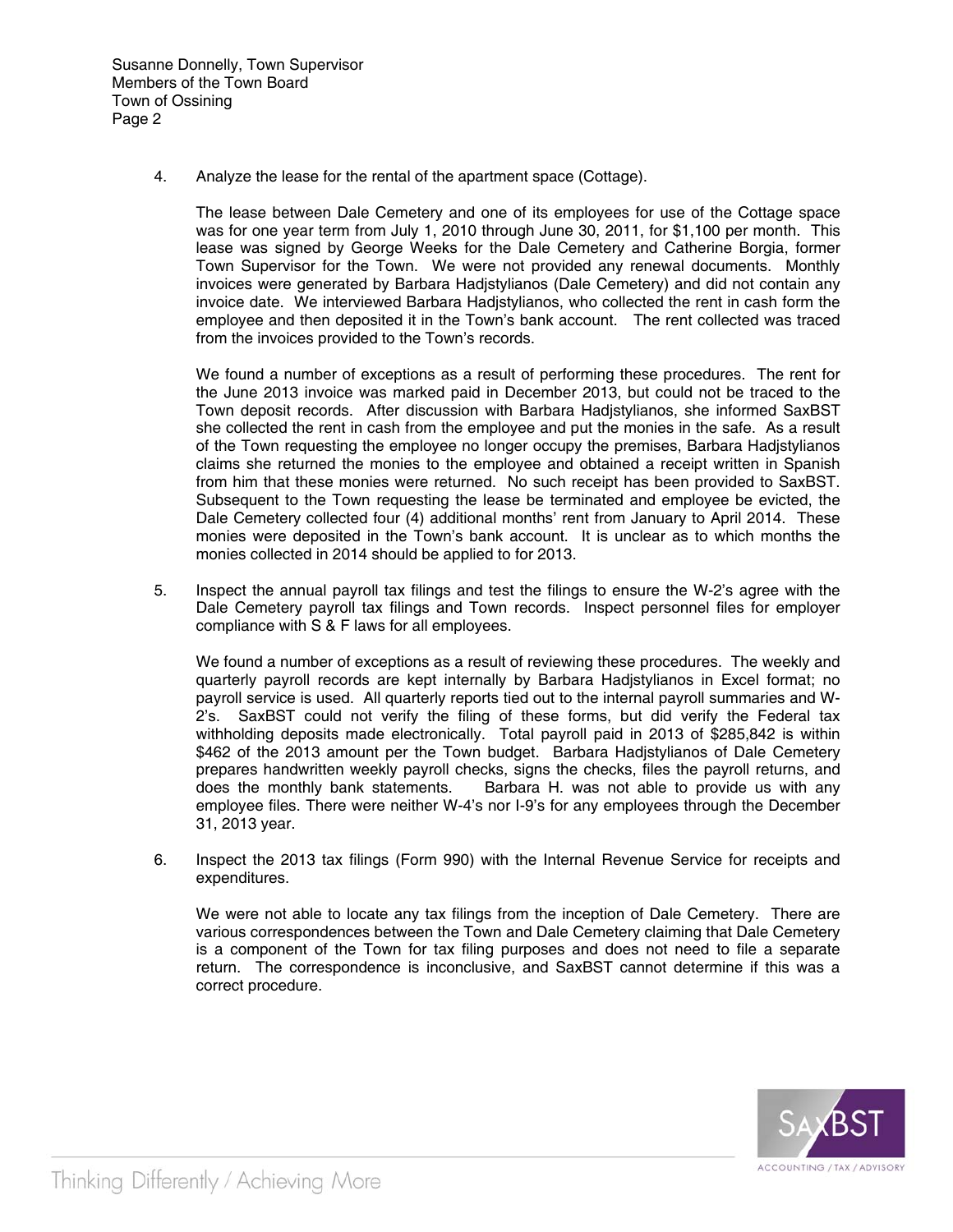7. Inspect the semiannual and annual operating reports as required in the management agreement and sample monthly cash receipts and payroll records from report.

SaxBST was provided with the management agreement by the Town. Dale Cemetery personnel were not able to provide these reports as they were not prepared for the Town in accordance with the agreement.

8. Inspect the monthly Board minutes of Dale Cemetery with the Town.

SaxBST was provided with the management agreement by the Town. Dale Cemetery personnel were not able to provide these minutes as the Board meetings did not occur in accordance with the agreement.

9. Analyze procedures for annual billings and perpetual care of grave maintenance to clients.

Certain arrangements are made for annual and time payment billings regarding invoices that cannot be paid in full. Per discussion with Barbara Hadjstylianos, there is no perpetual care and, therefore, no annual billings. SaxBST did discover during our interview process with Barbara Hadjstylianos that there is an unofficial list of people who are paying over time totaling \$18,445 as of December 31, 2013.

There has been no communication with the Town concerning the list or collection of the outstanding balances. SaxBST cannot verify the accuracy of these balances outside of reviewing the Excel schedule provided by Dale Cemetery

10. Inspect any large agreements for purchase of burial plots over \$10,000.

Dale Cemetery provided SaxBST with a contract signed in September 2010 with On Hong Senior Center Inc. for the sale of 1,214 plots. The plots totaling \$1,827,500 are being paid for in installments between 2010 and 2014. We verified the four (4) payments made in 2013 to the contract terms and traced the deposit slips to the Town's records, as well as verifying the number of plots sold with Town management.

We found no exceptions as a result of applying these procedures.

### **B. Town of Ossining**

1. Compare budgeted figures for payroll and management fees to actual payments.

The Town provided SaxBST with the 2013 portion of the budget that related to Dale Cemetery operations. Dale Cemetery personnel provided the records regarding the payroll and management fees transactions. We compared the actual payroll for 2013 paid to employees by Dale Cemetery to the approved budgeted amount of \$286,304. The actual amount was \$462 more than budgeted. We reviewed the Dale Cemetery bank statements for 2013, and the management fees deposited totaled \$328,178 which is the same as the budgeted figure.

We found no exceptions except for the small budget difference as a result of applying these procedures.

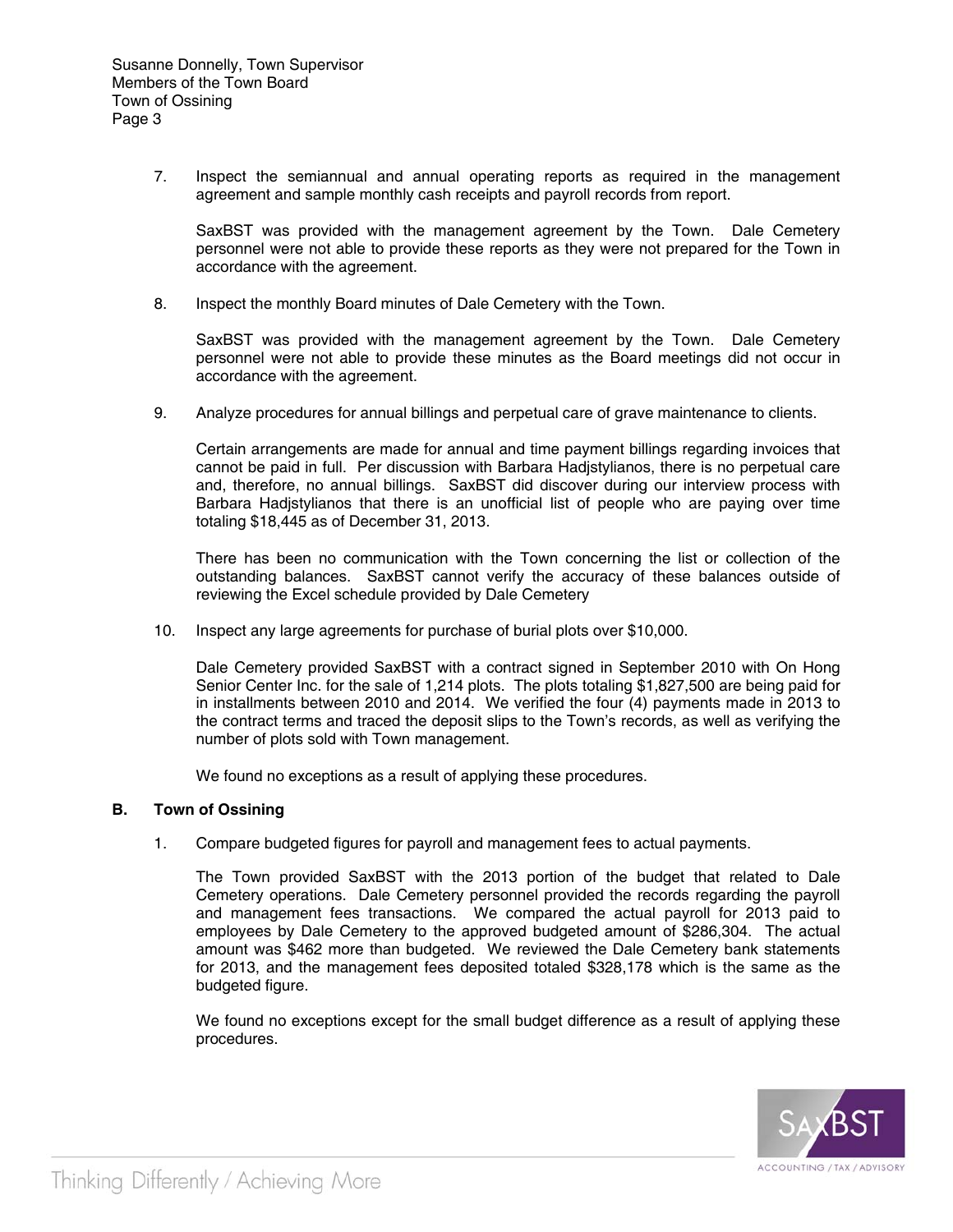2. Sample large expenditures concerning the Dale Cemetery for approval and purchase orders, including compliance with adopted Town procurement policy.

The Town provided SaxBST with the portion of the 2013 general ledger related to Dale Cemetery disbursements (Dept. 8810) and the Town procurement policy. We inspected expenditures over \$2,000 from various general ledger categories in relation to the existence of a purchase order, compliance with the procurement policy, and compliance with the competitive bidding process.

After reviewing ten (10) invoices, we found compliance issues with the Town policies. A repetitive issue resulted from five (5) claim vouchers not approved by a department head from Dale Cemetery (George Weeks) but by office employee Barbara Hadjstylianos. This is not in accordance with the Town procurement policy. There were also five (5) instances for which the competitive verbal or written bidding process was not able to be verified. There was no evidence found that the proper bidding process occurred. The proper bidding process was followed for the purchase of an excavator for \$50,077. We recommend that future purchase orders be presented to the Town by Dale Cemetery prior to the purchase being made.

3. Inspect Town's fixed asset listing.

The Town provided SaxBST with a listing of fixed assets for Dale Cemetery.

 Subsequent to signing the arrangement letter, the Town hired an independent person to investigate and inspect the fixed assets of Dale Cemetery. Accordingly we did not perform any procedures on the fixed asset listing.

4. Cross check a sample of monthly deposits to management's records.

 We compared thirteen (13) transactions with deposits made by Dale Cemetery from invoices selected in 2013. Each deposit was traced to the Town's general ledger and to the bank statements.

We found no exceptions as a result of applying these procedures.

## **OTHER OBSERVATIONS**

In the course of preforming these limited procedures, SaxBST is recommending a number of internal control issues that need to be reviewed and revised.

- Pre-numbered invoices are not used. Pre-numbering provides a way to verify that all transactions have been recorded. Also, there is a lack of segregation of duties over the billing function, including invoicing, collecting payments, and depositing monies in the bank. Proper segregation of duties increases the opportunity for errors and irregularities to be detected.
- Barbara Hadjstylianos of Dale Cemetery prepares handwritten weekly payroll checks, signs the checks, files the payroll returns, and does the monthly bank statements. This is not proper segregation of duties. George Weeks from Dale Cemetery does not approve any payroll.